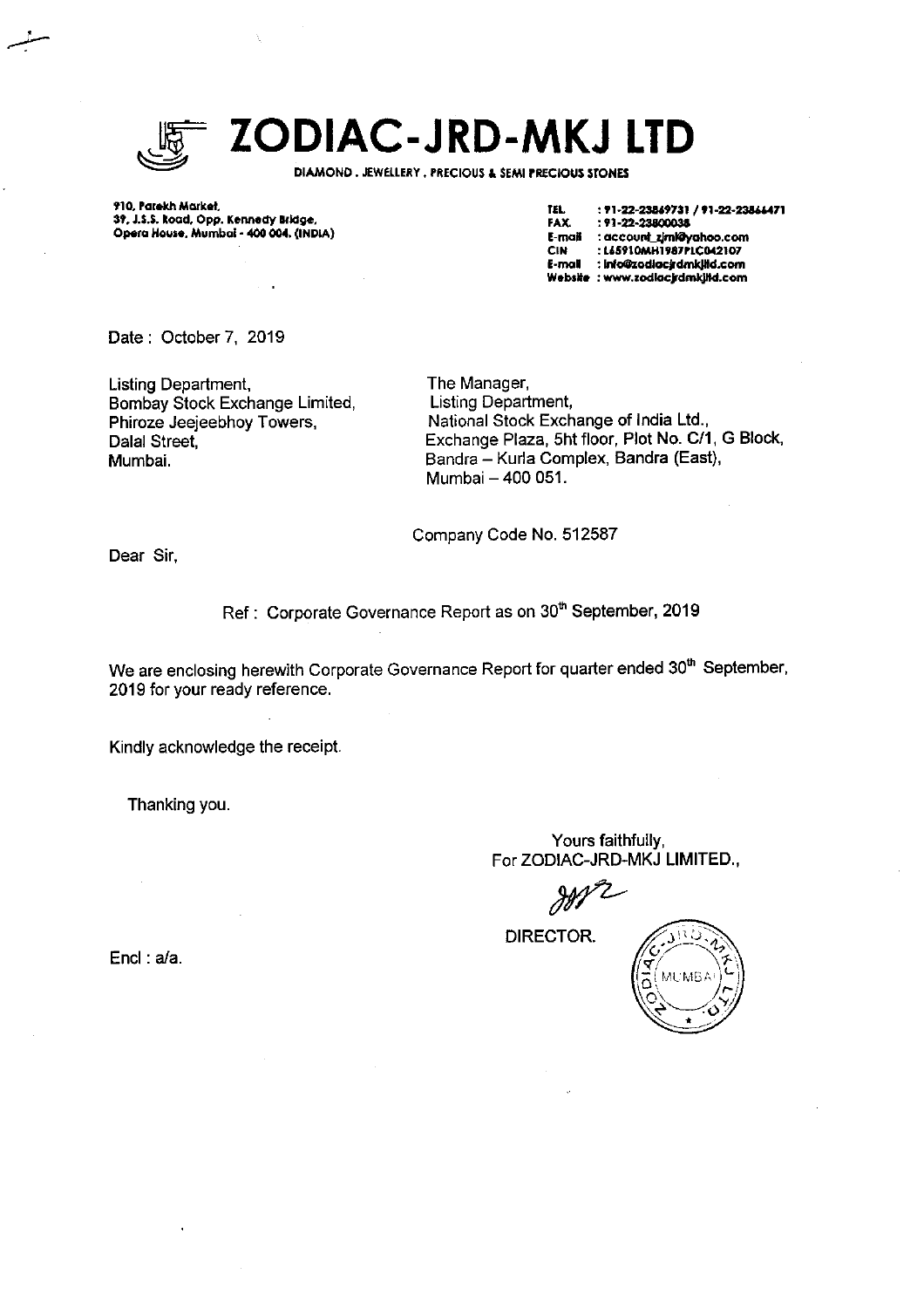

ZODIAC-JRD-MKJ LTD

DIAMOND. JEWELLERY. PRECIOUS & SEMI PRECIOUS STONES

910, Parekh Market,<br>39, J.S.S. Road, Opp. Kennedy Bridge,<br>Opera House, Mumbai - 400 004. (INDiA)

| IEL.    | : 91-22-23849731 / 91-22-23864471 |
|---------|-----------------------------------|
| FAX.    | : 91-22-23800038                  |
| E-moll  | : account_zimk@yahoo.com          |
| CIN     | : L65910MH1987PLC042107           |
| E-mail  | : info@zodiacjrdmkjitd.com        |
| Wabsile | : www.zodiacir.dmkiltd.com        |

## **ANNEXURE I**

# Format to be submitted by listed entity on quarterly basis

1. Name of Listed Entity: Zodiac -- JRD-MKJ Limited

2. Quarter ending: 30/09/2019

|                                        | I. Composition of Board of Directors     |                                                 |                                                                                                      |                                                         |                                           |                             |                                         |                     |                                                                                                                                                                                                       |                                                                                                                                                                                                                      |                                                                                                                                                                               |                                                                                                                                                                                                                |
|----------------------------------------|------------------------------------------|-------------------------------------------------|------------------------------------------------------------------------------------------------------|---------------------------------------------------------|-------------------------------------------|-----------------------------|-----------------------------------------|---------------------|-------------------------------------------------------------------------------------------------------------------------------------------------------------------------------------------------------|----------------------------------------------------------------------------------------------------------------------------------------------------------------------------------------------------------------------|-------------------------------------------------------------------------------------------------------------------------------------------------------------------------------|----------------------------------------------------------------------------------------------------------------------------------------------------------------------------------------------------------------|
| Ti<br>tie<br>€<br>М<br>L<br>. 1<br>Ms) | Name<br>of the<br><b>Director</b>        | PAN\$<br>& DIN                                  | Category<br>(Chairper<br>son<br>/Executive<br>/ Non-<br>Executive/<br>independe<br>nt/<br>Nominee) & | Initial<br>Date<br>оf<br>Appoi<br>ntmen<br>$\mathbf{t}$ | Date<br>of<br>Re-<br>appoi<br>nt me<br>nt | Date<br>of<br>Cess<br>ation | T<br>e<br>n<br>u<br>Г<br>e<br>$\bullet$ | Date<br>of<br>Birth | No.<br>Of<br>direct<br>$\ddot{\mathbf{o}}$<br>rship<br>in<br>listed<br>entitie<br>Ś<br>includi<br>ng this<br>liste<br>đ<br>entit<br>y<br>[in<br>refere<br>n ce<br>to<br>Regul<br>a tion<br>17A(1<br>Л | No<br>of<br>Inde<br>pnde<br>nt<br>Direc<br>tors<br>hip<br>in.<br>liste<br>d<br>entities<br>includi<br>ng<br>this<br>listed<br>entity<br>ſт<br>reter<br>ence<br>to<br>provi<br>so to<br>regul<br>atio n<br>17A(1<br>Л | Number of<br>memberships<br>in Audit/<br>Stakeholder<br>Committee<br>(s)<br>including this<br>listed entity<br>(Refer<br>Regulation<br>$26(1)$ of<br>Listing<br>Regulation s) | No of post of<br>Chairperson<br>in Audit/<br>Stakeholder<br>Committee<br>held in listed<br>entities<br>including this<br>listed entity<br>(Refer<br>Regulation<br>$26(1)$ of<br>Listing<br><b>Regulations)</b> |
| Mr.                                    | Devang<br>Rajnikant<br>Jhaveri           | DIN: 00020235<br>PAN.<br>AACPJ4662R             | Whole Time<br>Director/<br>Executive<br>Director                                                     | 03/04/1992 26/09/2019                                   |                                           |                             | ä,                                      | 05/07/1970          | ı                                                                                                                                                                                                     | $\blacksquare$                                                                                                                                                                                                       | <b>Audit Committee:-</b><br>Nil<br>Stakeholder<br>Committee:-1                                                                                                                | <b>Audit</b><br>Committee:- Nil<br>Stakeholder<br>Committee:- Nil                                                                                                                                              |
| Mr.                                    | Javesh<br>Jayantilal<br>Jhaveri          | DIN: 00020277<br>PAN.<br>AACPJ4746J             | Managing<br>director/<br>Executive<br>Director                                                       | 03/04/1992 26/09/2019                                   |                                           |                             | $\ddot{\phantom{0}}$                    | 13/01/1956          | $\mathbf{l}$                                                                                                                                                                                          | $\blacksquare$                                                                                                                                                                                                       | Audit Committee:-<br>Ni1<br>Stakeholder<br>Committee:- 1                                                                                                                      | <b>Audit</b><br>Committee:- Nil<br>Stakeholder<br>Committee - Nil                                                                                                                                              |
| Mr                                     | <b>Jayantilal</b><br>Amratlal<br>Uhaveri | DIN: 00020250<br>PAN:<br>AACPJ4664K             | Promoter/Non<br>Executive<br>Director                                                                | 03/04/1992                                              |                                           |                             | $\ddot{\phantom{0}}$                    | 20/01/1935          | 1                                                                                                                                                                                                     | ٠                                                                                                                                                                                                                    | Audit Committee.-<br>Nil<br>Stakeholder<br>Committee: 1                                                                                                                       | Audit<br>Committee:- Nil<br>Stakeholder<br>Committee:- 1                                                                                                                                                       |
| Mr                                     | Rajnikant<br>Amratlal<br>Jhaveri         | DIN: 00020351<br>PAN:<br>AACPJ4757B             | Promoter/Non<br>Executive<br>Director                                                                | 03/04/1992                                              |                                           |                             | ÷,                                      | 22/02/1943          | 1                                                                                                                                                                                                     | $\blacksquare$                                                                                                                                                                                                       | Audit Committee:<br>Nil<br>Stakeholder<br>Committee: 1                                                                                                                        | Audit<br>Committee:- Nil<br>Stakeholder<br>Committee: Nil                                                                                                                                                      |
| Mrs                                    | Jhaveri                                  | Neeta JayeshDIN: 01131017<br>PAN.<br>AAEPJ9832F | Promoter/Non<br>Executive<br>Director                                                                | 28/01/2011                                              |                                           |                             | ÷,                                      | 22/03/1957          | $\mathbf{1}$                                                                                                                                                                                          |                                                                                                                                                                                                                      | <b>Audit Committee:-</b><br>Nil<br>Stakeholder<br>Committee: Nil                                                                                                              | Audit<br>Committee:- Nil<br>Stakeholder<br>Committee: - Nil                                                                                                                                                    |

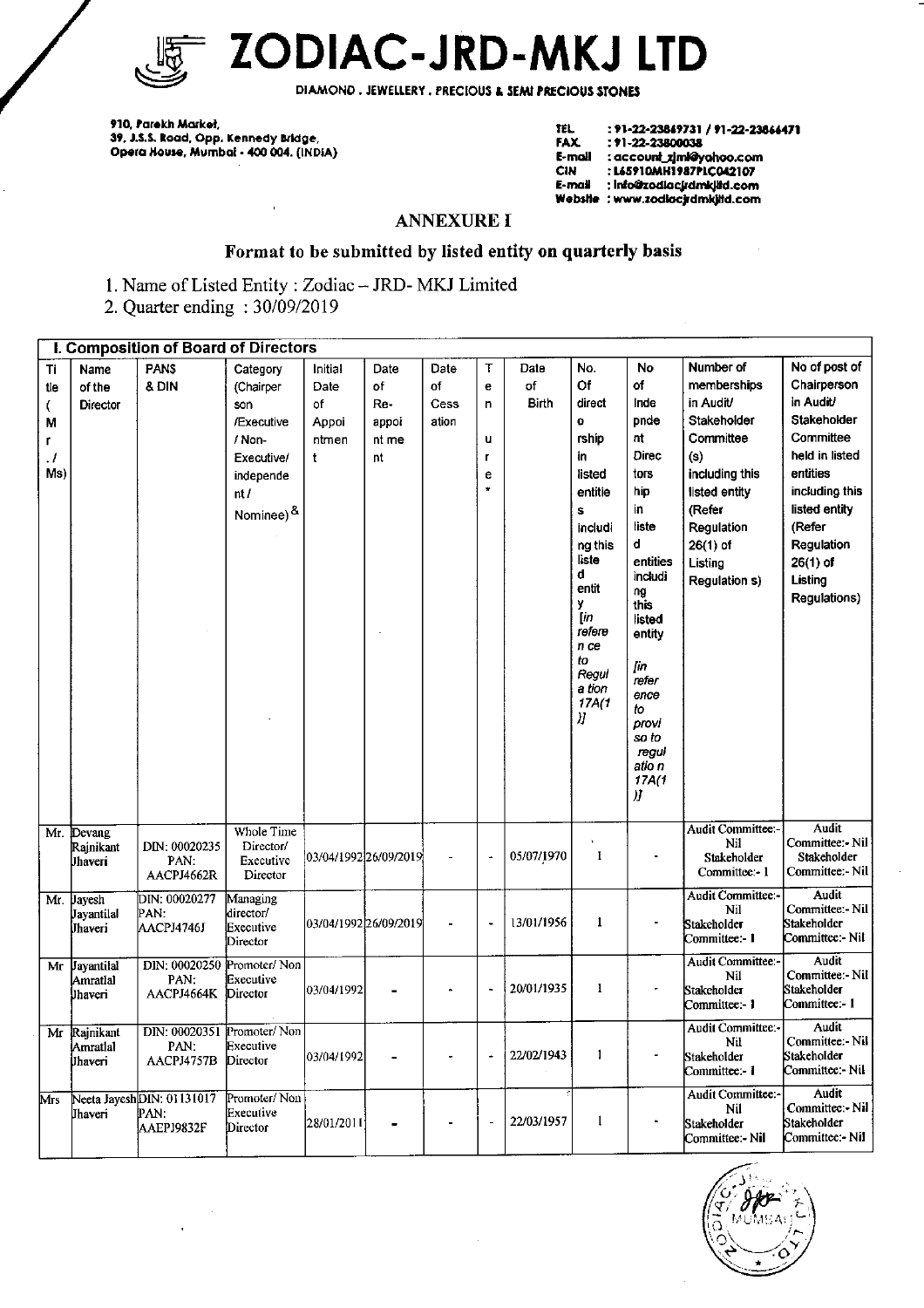|     | Hasmukh<br>Bachubhai<br>Thakker          | DIN: 03351903<br>PAN:<br>AAAPT3984A             | Independent<br>Director | 16/06/2017  |                | 60 | 05/03/1955 | 1 | Audit Committee:-<br>Nil<br>Stakeholder<br>Committee - Nil       | Audit<br>Committee:- Nil<br>Stakeholder<br>Committee: Nil         |
|-----|------------------------------------------|-------------------------------------------------|-------------------------|-------------|----------------|----|------------|---|------------------------------------------------------------------|-------------------------------------------------------------------|
| Mr  | Jindat<br>Kalidas<br>Mehta               | DIN: 00020303<br>PAN:<br>AFCPM5710N             | Independent<br>Director | 16/06/2017  |                | 60 | 07/08/1964 | 1 | Audit Committee:-<br>Stakeholder<br>Committee: Nil               | Audit<br>Committee: 1<br>Stakeholder<br>Committee: Nil            |
| Mr  | Udav<br>Subhaschand PAN:<br>ra Shah      | DIN: 07679833<br>ABKPS9266M                     | Independent<br>Director | 30/01/2017  |                | 60 | 10/09/1971 | 1 | <b>Audit Committee:-</b><br>Nil<br>Stakeholder<br>Committee: Nil | <b>Audit</b><br>Committee:- Nil<br>Stakeholder<br>Committee: Nil  |
| Mr  | Thakur                                   | Mohit Kiran Din: 08487825<br>PAN.<br>BJJPT3952K | Independent<br>Director | 06/08/2019  |                | 60 | 12/12/1996 | 1 | <b>Audit Committee:-</b><br>Stakeholder<br>Committee:- Nil       | <b>Audit</b><br>Committee:- Nil<br>Stakeholder<br>Committee:- Nil |
| Mrs | Sheela<br>Somnath<br>Kadechkar           | Din:06862410<br>PAN.<br>AAEPK7784K              | Independent<br>Director | 06/08/2019  |                | 60 | 22/11/1951 | 4 | Audit Committee:-<br>Stakeholder<br>Committee: Nil               | <b>Audit</b><br>Committee: Nil<br>Stakeholder<br>Committee: - Nil |
| Mr  | Jayesh<br>Bipinchandr PAN:<br>la Kadakia | DIN: 06825529<br>CIFPK1743M                     | Independent<br>Director | 25/05/2017  | 06/08/201<br>9 | 60 | 07-08-1964 |   | <b>Audit Committee:-</b><br>Stakeholder<br>Committee: - Nil      | Audit<br>Committee:- Nil<br>Stakeholder<br>Committee: - Nil       |
| Mr  | Mukesh<br>Kanaiyalal<br>Desai            | DIN: 06847896<br>PAN.<br>AADPD2308R             | Independent<br>Director | 116-06-2017 | 06/08/201<br>9 | 60 | 08/03-1953 | 1 | <b>Audit Committee:-</b><br>Stakeholder<br>Committee: - Nil      | Audit<br>Committee: 1<br>Stakeholder<br>Committee: - Nil          |
|     |                                          |                                                 |                         |             |                |    |            |   |                                                                  |                                                                   |

Whether Regular chairperson appointed - YES

Whether Chairperson is related to managing director or CEO - YES

PAN of any director would not be displayed on the website of Stock Exchange

& Category of directors means executive/non-executive/independent/Nominee. if a director fits into more than one category write all categories separating them with hyphen

\* to be filled only for Independent Director. Tenure would mean total period from which Independent director is serving on Board of directors of the listed entity in continuity without any cooling off period.

| <b>II. Composition of Committees</b>      |                                                |                                                                                                                                                                   |                                                                                                                                                                                                                |                                                                    |                          |
|-------------------------------------------|------------------------------------------------|-------------------------------------------------------------------------------------------------------------------------------------------------------------------|----------------------------------------------------------------------------------------------------------------------------------------------------------------------------------------------------------------|--------------------------------------------------------------------|--------------------------|
| Name of Committee                         | Whether<br>Regular<br>chairperson<br>appointed | Name of<br>Committee members                                                                                                                                      | Category<br>(Chairperson/Execu<br>tive/Non-<br>Executive/independent/N<br>omince) $\sqrt{s}$                                                                                                                   | Date of<br>Appointment                                             | Date of<br>Cessation     |
| 1. Audit Committee                        | <b>YES</b>                                     | Mr. Jindat Kalidas<br>Mehta<br>Mr. Jayesh<br>Bipinchandra Kadakia<br>Mr. Mukesh Kanaiyalal<br>Desai<br>Mrs. Sheela Somnath<br>Kadechkar<br>Mr. Mohit Kiran Thakur | Chairperson/Non-<br>Executive Independent<br>Non-Executive Independent<br>Director<br>Non-Executive Independent<br>Director<br>Non-Executive Independent<br>Director<br>Non-Executive Independent<br>Director_ | 16/06/2017<br>16/06/2017<br>16/06/2017<br>06/08/2019<br>06/08/2019 | 06/08/2019<br>06/08/2019 |
| 2. Nomination & Remuneration<br>Committee | <b>YES</b>                                     | Mr. Hasmukh<br>Bachubhai<br>Thakker<br>Mr. Jindat Kalidas<br>Mehta<br>Mr. Mukesh Kanaiyalal<br>Desai<br>Mrs. Sheela Somnath<br>Kadechkar                          | Chairman/Non-Executive<br>Independent Director<br>Non-Executive<br>Independent Director<br>Non-Executive<br>Independent Director<br>Non-Executive Independent<br>Director<br>Member                            | 16/06/2017<br>16/06/2017<br>16/06/2017<br>06/08/2019               | 06/08/2019               |

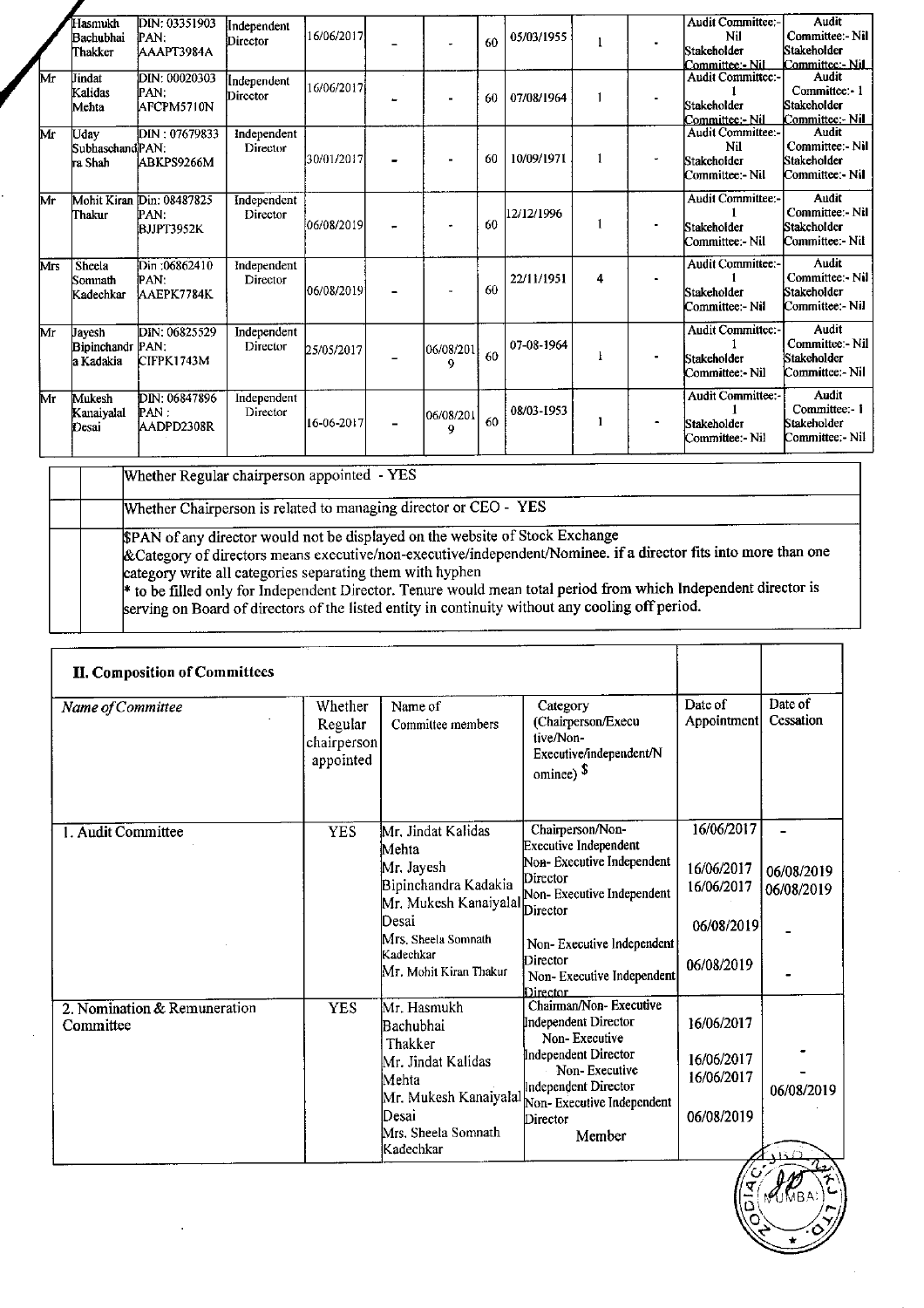| Risk Management Committee(if                                                                                                                  |            |                                                                                                                                                        |                                                                                                                                                                                        |                                                      |  |
|-----------------------------------------------------------------------------------------------------------------------------------------------|------------|--------------------------------------------------------------------------------------------------------------------------------------------------------|----------------------------------------------------------------------------------------------------------------------------------------------------------------------------------------|------------------------------------------------------|--|
| applicable)<br>4. Stakeholders Relationship<br>Committee'                                                                                     | <b>YES</b> | Mr. Javantilal Amratlal<br>lIhaveri<br>Mr. Rainikant Amratlal<br><b>Uhaveri</b><br>Mr. Devang Rajnikant<br>Uhaveri<br>Mr. Javesh Javantilal<br>Uhaveri | Chairperson/NonExecutive-<br>Non Independent Director<br>NonExecutiveNonIndepende<br>nt Director<br>NonExecutiveNonIndepende<br>ht Director<br>NonExecutiveNonIndepende<br>nt Director | 30-01-2002<br>30-01-2002<br>30-01-2002<br>30-01-2002 |  |
|                                                                                                                                               |            | Mr. Hasmukh Bachubhai<br>∏hakker                                                                                                                       | Non-Executive Independent<br>Director                                                                                                                                                  | 06-08-2018                                           |  |
| $\alpha$ Category of directors means executive/non-executive/independent/Nominee. if a director fits into more than one category<br>write all |            |                                                                                                                                                        |                                                                                                                                                                                        |                                                      |  |
| <b>III. Meeting of Board of Directors</b>                                                                                                     |            |                                                                                                                                                        |                                                                                                                                                                                        |                                                      |  |

| Date(s) of Meeting (if<br>any) in the<br>previous quarter | Date(s) of Meeting<br>any) in the<br>relevant | Whether<br>requiremen<br>t of<br>Quorum | Number of<br>Direct<br>ors<br>prese | Number of<br>independent<br>directors<br>present* | Maximum gap<br>between<br>any<br>two |
|-----------------------------------------------------------|-----------------------------------------------|-----------------------------------------|-------------------------------------|---------------------------------------------------|--------------------------------------|
|                                                           |                                               | Yes / No                                |                                     |                                                   |                                      |
| 24/05/2019                                                | 06/08/2019                                    | Yes                                     | 10                                  |                                                   | 73 days                              |

to be filled in only for the current quarter meetings

#### IV. Meetings of Committees

| Date(s) of<br>meeting of the<br>committee in<br>the relevant<br>quarter | Whether<br>requireme<br>nt of<br>Quorum<br>met<br>(details)* | Number of<br>Direct<br>ors.<br>prese<br>nt* | Number of<br>independent<br>directors<br>present* | Date(s) of meeting<br>оf<br>the committee<br>in the previous<br>quarter | Maximum gap between<br>any two<br>consecutive<br>meetings in<br>number of days* |
|-------------------------------------------------------------------------|--------------------------------------------------------------|---------------------------------------------|---------------------------------------------------|-------------------------------------------------------------------------|---------------------------------------------------------------------------------|
|                                                                         | Yes / No                                                     |                                             |                                                   |                                                                         |                                                                                 |
| 1. Audit Committee                                                      | <b>Yes</b>                                                   | 3                                           | 3                                                 | 24/05/2019                                                              | 73 days                                                                         |
| 06/08/2019                                                              |                                                              |                                             |                                                   |                                                                         |                                                                                 |
| 2. Nomination &                                                         | Yes                                                          | 3                                           | 3                                                 | $\blacksquare$                                                          |                                                                                 |
| Remuneration                                                            |                                                              |                                             |                                                   |                                                                         |                                                                                 |
| Committee                                                               |                                                              |                                             |                                                   |                                                                         |                                                                                 |
| 06/08/2019                                                              |                                                              |                                             |                                                   |                                                                         |                                                                                 |
| 3. Stakeholders<br>Relationship                                         | Yes                                                          | 5                                           | 5                                                 | 24/05/2019                                                              | 73 days                                                                         |
| Committee                                                               |                                                              |                                             |                                                   |                                                                         |                                                                                 |
| 06/08/2019                                                              |                                                              |                                             |                                                   |                                                                         |                                                                                 |

\* This information has to be mandatorjly be given for audit committee, for rest of the committees giving this  $\bar{\Delta}$ 

information is optional<br>\*\*to be filled in only for the current quarter meetings

# V. Related Party Transactions

| <b>Subject</b>                                                        | Compliance status (Yes/No/NA) |
|-----------------------------------------------------------------------|-------------------------------|
|                                                                       | refer note below              |
| Whether prior approval of audit committee obtained                    | ΝA                            |
| Whether shareholder approval obtained for material RPT                | NA                            |
| Whether details of RPT entered into pursuant to omnibus approval have | ΝA                            |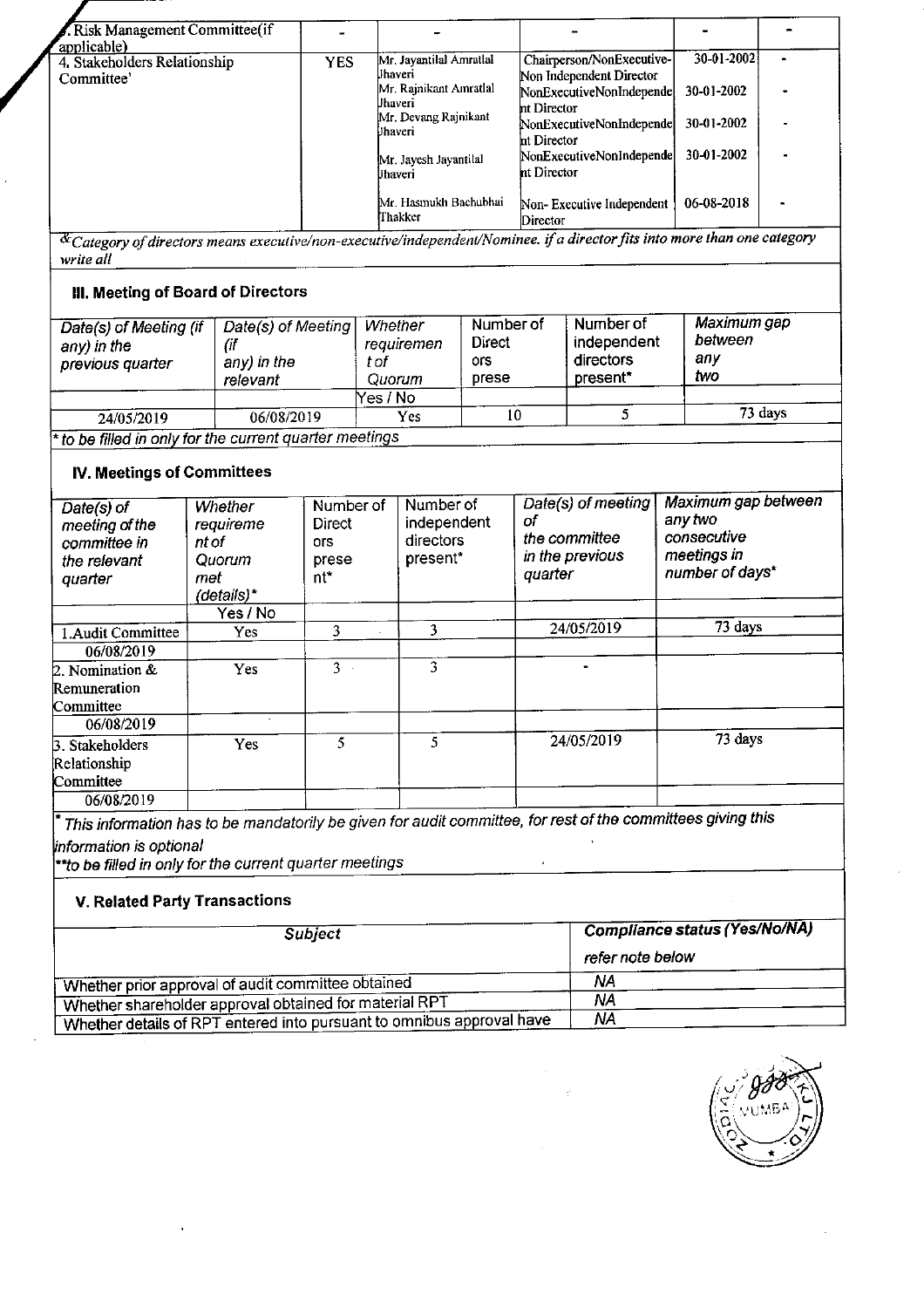#### Note:

- In the column "Compliance Status", compliance or non-compliance may be indicated by Yes/No/N.A.. For example, if the Board has been composed in accordance with the requirements of Listing Regulations,  $\blacktriangleleft$ "Yes" may be indicated. Similarly, in case the Listed Entity has no related party transactions, the words "N.A." may be indicated.
- If status is "No" details of non-compliance may be given here.  $\overline{2}$

### **VI. Affirmations**

- The composition of Board of Directors is in terms of SEBI (Listing Obligations and Disclosure requirements)  $\mathbf{1}$ Regulations, 2015 - Yes
- The composition of the following committees is in terms of SEBI (Listing Obligations and Disclosure  $2.$ Requirements)

Regulations, 2015

- a. Audit Committee
- b. Nomination & Remuneration Committee
- c. Stakeholders Relationship Committee
- d. Risk management committee (applicable to the top 100 listed entities)
- 3. The committee members have been made aware of their powers, role and responsibilities as
- specified in SEBI (Listing obligations and disclosure requirements) Regulations, 2015 Yes The meetings of the board of directors and the above committees have been conducted in the
- manner as specified in SEBI (Listing Obligations and Disclosure Requirements) Regulations, 2015. -4.
- This report and/or the report submitted in the previous quarter has been placed before Board of Directors. Any comments/observations/advice of the board of directors may be  $5.$
- mentioned here. Yes For Zodiac - JRD-MKJ Limited

Jayesh Jhaveri Managing Director Date: October 07, 2019 Place: Mumbai

F